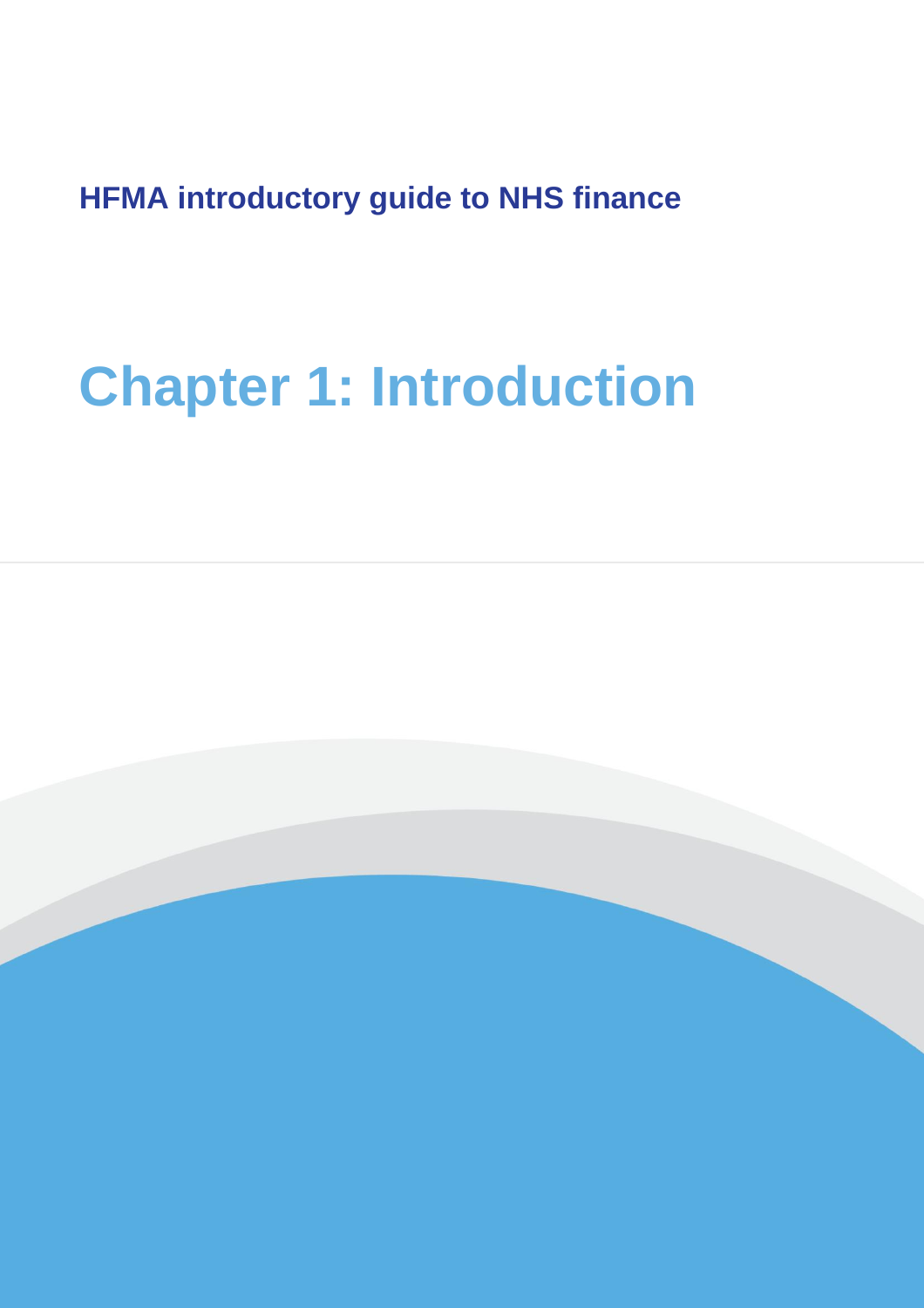## **Chapter 1: Introduction**

## **1.1 About the guide**

For more than thirty years, the *Introductory guide to NHS finance* has provided an easy to read, accessible overview of the workings and language of NHS finance for the benefit of practitioners and observers. The guide is produced by the Healthcare Financial Management Association (HFMA), a charity established over 70 years ago to support those working within the NHS finance function. By improving financial literacy both within and outside NHS finance, the HFMA hopes it can inform and improve the debate on healthcare finance issues.

The guide has been developed to provide a self-contained source of advice and guidance for readers from an array of backgrounds. There are many aspects of NHS finance that are unique to the service, and a language laden with jargon, abbreviations and acronyms has developed that can appear impenetrable to many outsiders or newcomers. Indeed, as the terminology develops with each set of reforms, even the most experienced NHS finance professionals can find themselves in unfamiliar territory.

The guide aims to provide advice to all levels of finance staff from finance directors (who often use it as an aide memoir to more recent changes) to governors and lay members; non-executive and executive directors (who may not be finance specialists but still have shared corporate responsibility for understanding and managing the financial position); clinicians; budget holders; service managers; accounts assistants and those who need an understanding of NHS finance for academic study purposes.

Over the years the guide has grown in size as it tries to provide an overview of both the current finance regime along with a sense of how the approach has developed over the years. Nevertheless, it remains (as its title suggests) an introductory guide that gives a reasonably straightforward but comprehensive description of NHS structures and processes.

## **1.2 Approach and format**

This version of the introductory guide is the first to be made available online, but it follows the approach readers will be familiar with – namely that each chapter treats its topic in a largely selfcontained way. Cross-references are included where they are helpful, and sources of further information and learning from the HFMA are listed at the end of each chapter.

This version of the guide is being published at a time of significant change for the NHS, across all four nations. In England, the *Health and Care Act 2022* will change the shape of the NHS when it is implemented. In Northern Ireland, the development of a new integrated care system, signals a new way of planning and managing health and social care services for the nation. By publishing online, the guide can be updated more frequently to recognise these changes as they are enacted. It is expected that the guide will be updated on a quarterly basis, so that it will remain relevant and continue to provide timely information for those who need to refer to it through organisational and structural changes.

The bulk of the guide concentrates on the financial arrangements for the NHS in England but chapters dedicated to highlighting key differences in Northern Ireland, Scotland and Wales will be added shortly.

The guide ends with a glossary of terms and abbreviations.